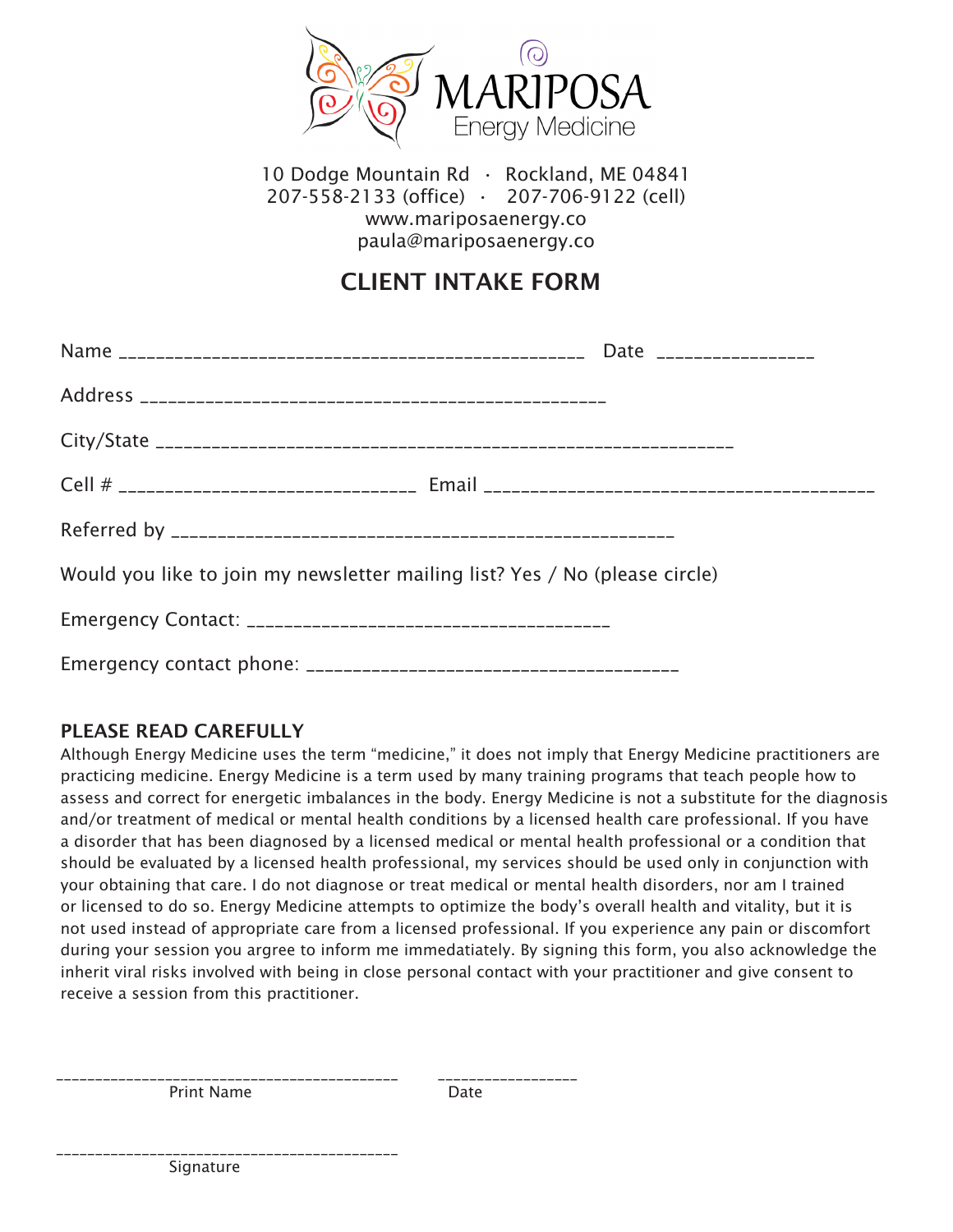## SERVICE AGREEMENT & INFORMED CONSENT

Welcome to Mariposa Energy Medicine and Health Coaching practice. This Service Agreement (hereafter referred to as "The Agreement") constitutes a contract between Paula Apro, EEM (hereafter referred to as "The Practitioner") and \_\_\_\_\_\_\_\_\_\_\_\_\_\_\_\_\_\_\_\_\_\_\_\_\_\_\_\_\_\_\_\_\_\_\_\_\_\_\_\_\_\_\_\_\_\_ (hereafter referred to as "The Client"). As The Client, you should read it carefully and raise any questions and concerns that you may have before you sign it.

Services: The services provided by Paula Apro include energy healing modalities (Eden Energy Medicine, Pranic Healing, Emotion Code™, Emotion Code™ , Crystal Sonic Rejuvenation Facials) and Quantum Health Coaching. Many of these services can be performed in-person or remotely at a distance.

Purpose/Mission: The purpose of this practice is to help you to realize and unleash your full potential in order to optimize and/or restore your health. We will achieve this using a new paradigm of Health based on the premises of Quantum Physics and Neuroscience.

Confidentiality: It is my duty to protect the confidentiality of the communications with my clients. I will only release information about our work to others with your written permission or if I am required to do so by a court order. The Client should be aware that it is impossible to protect the confidentiality of Client information which may be transmitted electronically, i.e., e-mail and text.

Mutual Nondisclosure: The Practitioner and The Client mutually recognize that they may discuss The Client's future plans, business affairs, financial information, job information, goals, personal information, and other private information. The Practitioner will not voluntarily communicate The Client's information to any third party. In order to honor and protect the Practitioner's intellectual properties, The Client expressly agrees not to disclose or communicate any proprietary information about the Practitioner's practice, materials, or methods to any third parties. The Practitioner and The Client agree to be bound by this mutual nondisclosure agreement during and after the termination of the professional relationship.

Dispute Resolution: It is agreed between The Client, his or her assigns, family and estate and The Practitioner that any controversy or claim arising out of or relating to The Agreement, or the breach of this agreement, shall be settled by arbitration by an accredited individual or organization with an arbitrator whom we mutually agree upon. Your signature below, as The Client, acknowledges that you have read the information contained in The Agreement and Informed Consent; and signifies your assurance that you will abide by its terms during our professional relationship. Please request an electronic copy of this Agreement should you want one for your records.

| The Client<br>_________________________________ | Date |  |  |  |  |  |  |
|-------------------------------------------------|------|--|--|--|--|--|--|
|                                                 |      |  |  |  |  |  |  |
| The Practitioner                                | Date |  |  |  |  |  |  |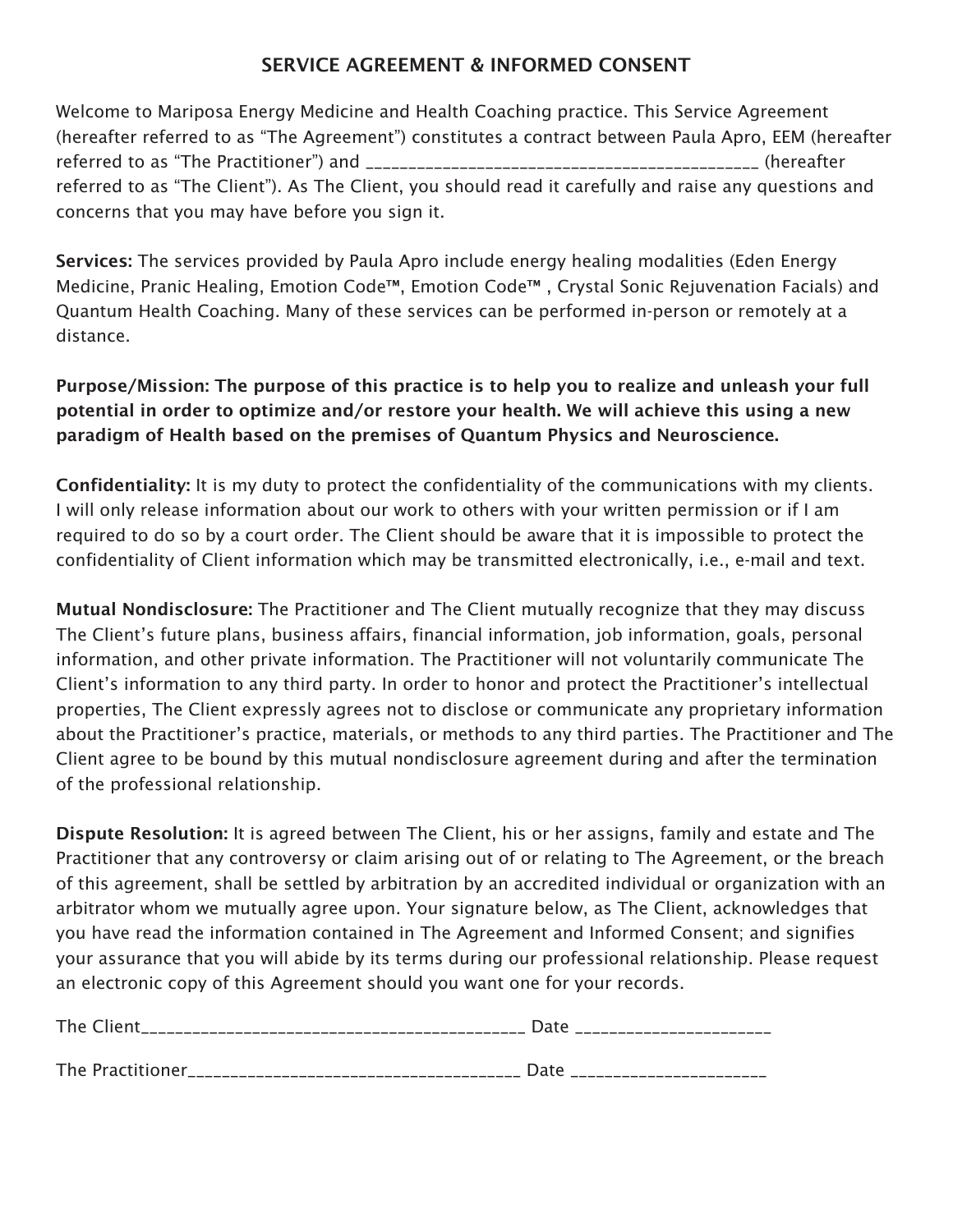Are you pregnant? Y / N Do you have a pacemaker? Y / N Are you on prescription medication? Y / N

What are the primary reasons for your visit? What is it that you hope to resolve?

How long have you been dealing with this situation? Any idea what may have caused it?

Have you been diagnosed with something by an allopathic doctor?

What is your primary health goal? Describe what "positive health" means to you.

Have you tried other things to reach your health goals?

Does anything make you feel better?

Are there specific things that make you feel worse?

How would your life improve if your issue(s) were resolved? What is it stopping you from doing, having or achieving?

How do you deal with stress?

What brings you joy?

On a scale from 1 - 10 how ready are you to make a change in your health and lifestyle?